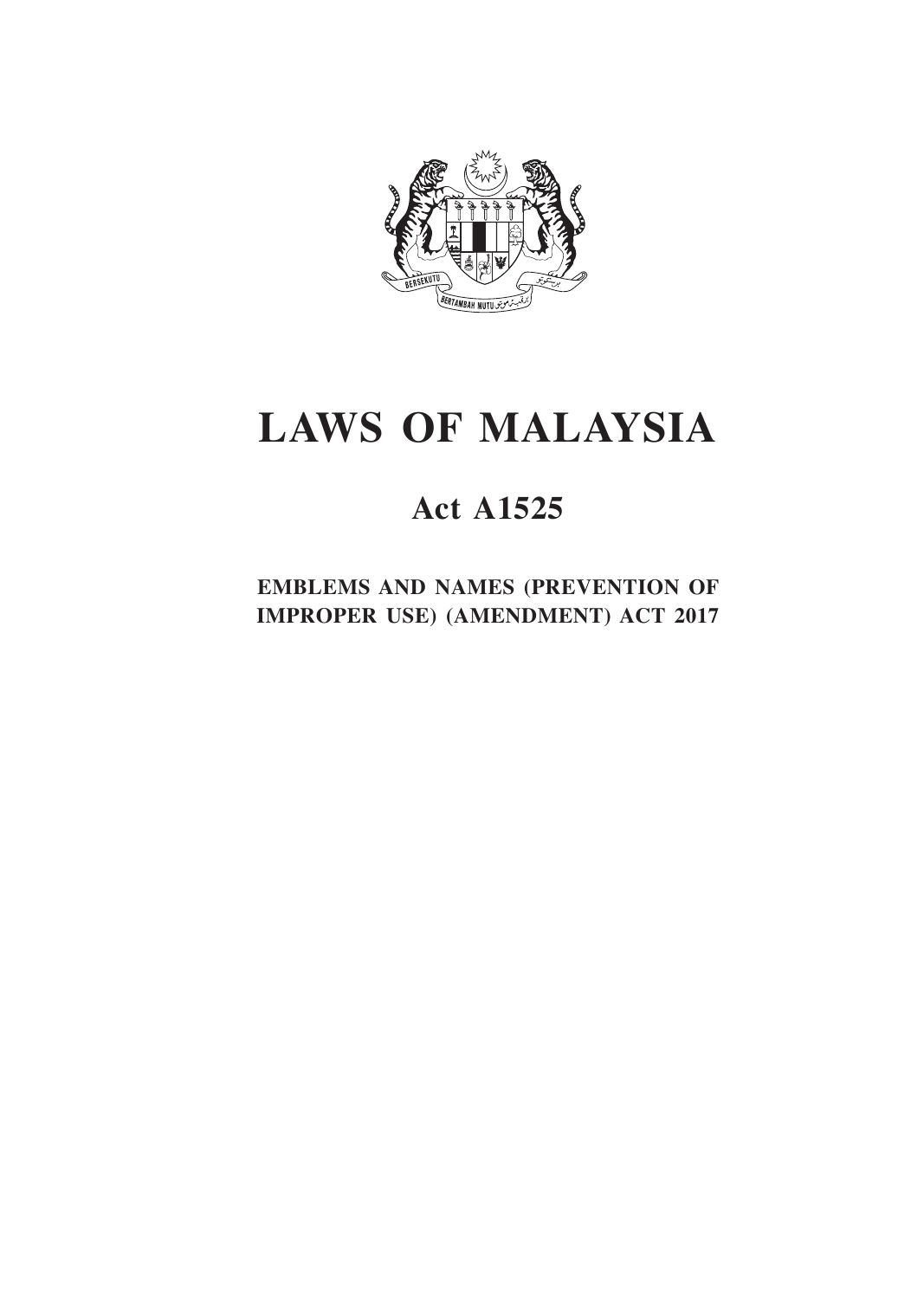|                | Date of Royal Assent       |          | $\cdots$ | $\cdots$ | 20 January 2017 |  |
|----------------|----------------------------|----------|----------|----------|-----------------|--|
|                | Date of publication in the |          |          |          |                 |  |
| <i>Gazette</i> |                            | $\cdots$ | $\cdots$ | $\cdots$ | 26 January 2017 |  |

**Publisher's Copyright C**

**PERCETAKAN NASIONAL MALAYSIA BERHAD**<br>All rights reserved. No part of this publication may be reproduced, stored in a retrieval system or transmitted in any form or by any means<br>electronic, mechanical, photocopying, record